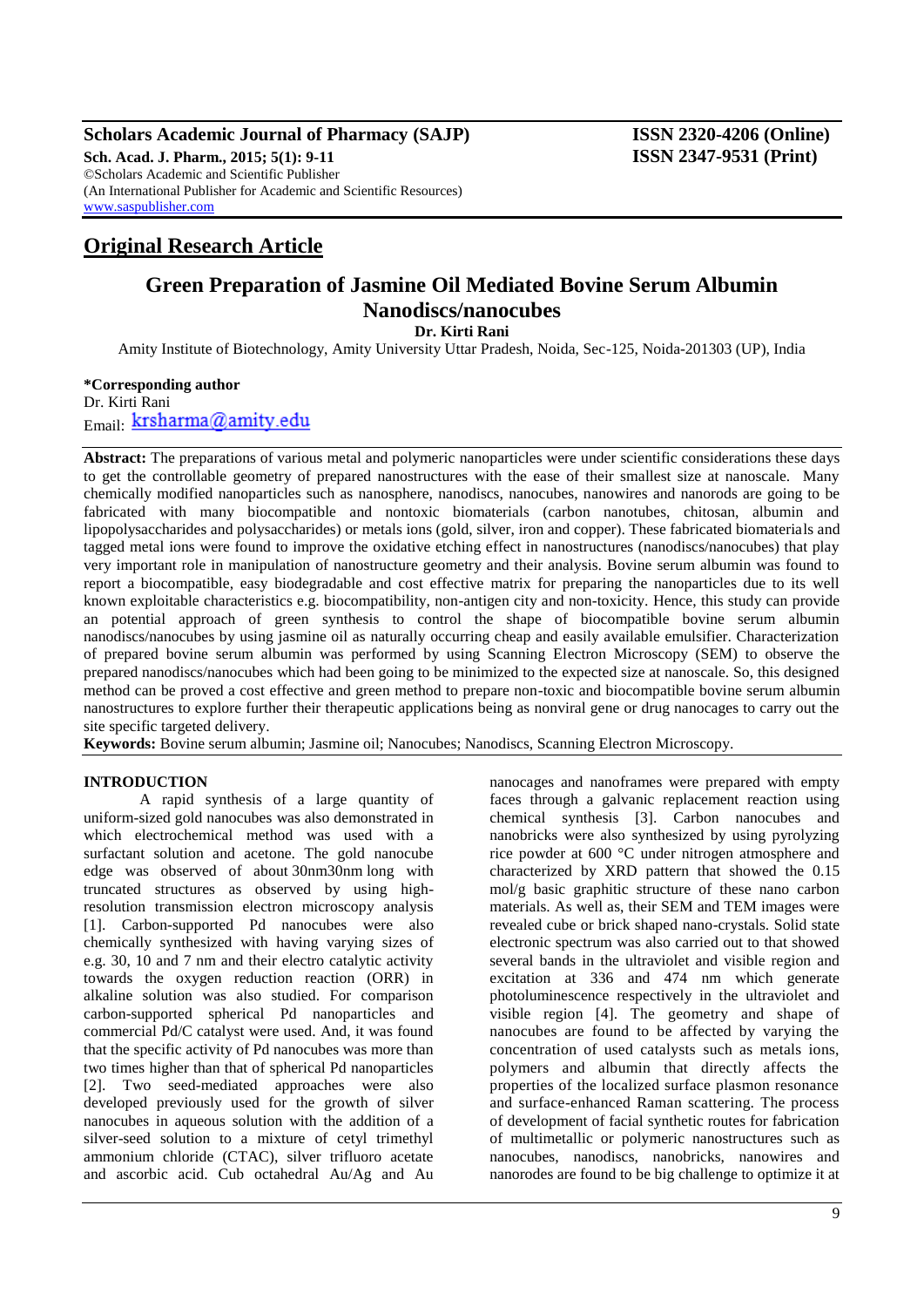their nanoscale with desired geometry [5]. Other polymeric nanoparticles were selected for loading of desired enzymes or drugs into biocompatible and cost effective matrix which were chitosan, gelatin, sodium alginate, ficoll, sepharose and albumin that are proposed to be used for nano-therapeutic approaches as more suitable targeted nonviral delivery vehicles [5-7]. Cationic bovine serum albumin based self-assembled nanoparticles as siRNA delivery vector was also prepared and had been used for treating lung metastatic cancer as low cost and nontoxic nonviral gene delivery vehicle [6,7]. Various drug targeting nanovehicles had been proposed to be used as most potential site specific delivery of loading ingredients. That was found to be expected good biodegradable, rapid and reasonably cheap nanobiomaterials to prepare nanostructures having high loading capacity for prolonged circulation at specific target sites in host cell [7-10]. Various modified green and chemical methods had been proposed to prepare bioactive stable enzyme or drug loaded nano-BSA and Egg nanoparticles that can be further successfully used as echo-friendly preservative, non-toxic drug delivery trigger to deliver the loaded biological and chemical materials at targeted sites [10- 15].

Hence, this brief study was proposed to develop the cost effective and non-toxic green synthetic practice used for the synthesis of bovine serum albumin nanostructures such as nanodiscs/ nanocubes by using jasmine oil as low-cost, easily available, non-allergic, and antioxidative and antibactericidal biocatalyst. Characterization of synthesized jasmine oil mediated bovine serum albumin nanodiscs/nanocubes was carried out with scanning electron Microscopy (SEM) for the observation of their size. These bovine serum albumin nanobricks/nanocubes prepared by this green method

may be used as echo-friendly and non-toxic drug and gene delivery nonviral nanocages or nanoframes when any desired drugs/biological/formulated chemical materials/gene might be bind into them. These formulated bovine serum albumin nanobricks and nanocubes can be used as safe preservatives in many pharmaceutical preparations and potent targeted drug delivery nonviral vehicle that can be used in desired clinical therapeutic approaches.

#### **MATERIALS AND METHODS**

#### **Green Preparation of almond oil mediated bovine serum albumin nanobricks/nanocubes**

Jasmine oil bath was prepared with slight modification of previous methods used by Rani, K and Chauhan, C., 201513; Rani, K and Chauhan, C., 201514; Rani, K, 201515. For preparing oil bath, 8-10 ml of bovine serum albumin was taken in 10 gauge syringe and added into the prepared 50 ml of jasmine oil bath. Then, it was incubated overnight with constant stirring. Next day, it was further subjected to sonication for 25 minutes with 2.6 ml of n-butanol with slight modification to minimize the size and structure of nanostructures [13-15].

#### **Characterization of jasmine oil mediated bovine serum albumin nanodiscs/nanocubes by Scanning Electron Microscopy (SEM)**

 The prepared bovine serum albumin nanodiscs/nanocubes were subjected to Scanning Electron Microscopy (SEM) for the interpretation of their particle size [13-15].

#### **RESULT AND DISCUSSION**

**Characterization of jasmine oil mediated bovine serum albumin nanodiscs/nanocubes by Scanning Electron Microscopy (SEM)** 



**Fig. 1: SEM result of jasmine oil mediated bovine serum albumin nanodiscs/nanocubes**